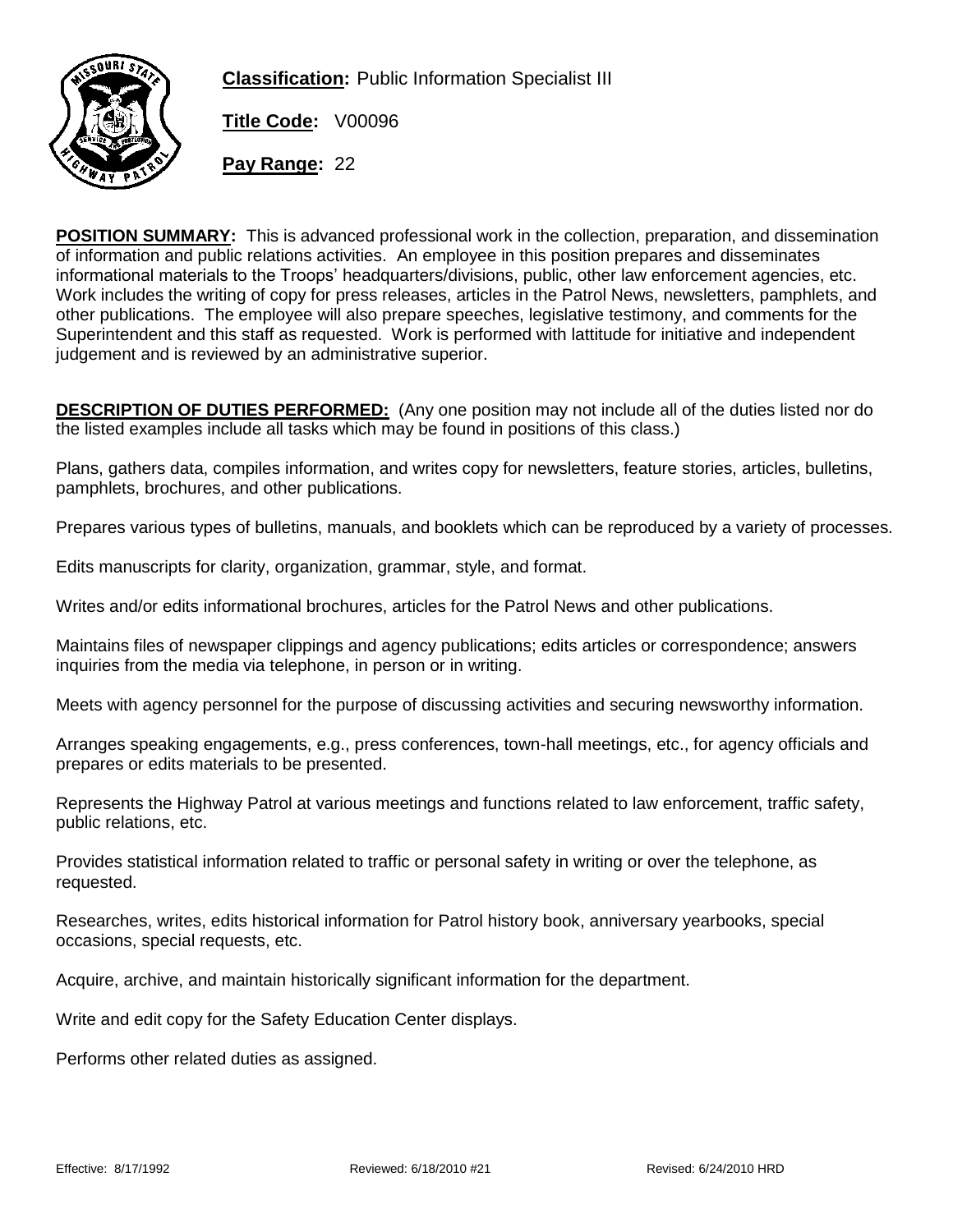**REQUIRED KNOWLEDGE, SKILLS, AND ABILITIES:** Knowledge in the use of word processing and desktop publishing software (e.g., CorelDraw, Pagemaker, Microsoft Office products, etc.).

Knowledge of the effective interviewing techniques required to obtain necessary information.

Knowledge of journalism, including publications, with emphasis on writing and editing.

Knowledge of news media operation and their proper utilization for dissemination of information.

Ability to operate 35 mm digital camera.

Ability to learn the interpretation of policies, laws, and patrol operations in order to stimulate public interest and gain support and cooperation for the department.

Ability to write effectively at a level, and in proper form, for release to media or publications.

Ability to communicate effectively to the public, news media, other law enforcement agencies, etc.

Ability to handle restricted and confidential information in a professional manner and maintain the information as such.

Ability to handle multiple tasks within prescribed deadlines.

Ability to work under stress.

Ability to read English effectively.

Ability to operate basic office equipment as detailed in the description of duties.

Ability to handle restricted and confidential information in a professional manner and maintain the information as such.

Ability to communicate in English clearly and concisely, both orally and in writing.

Ability to establish and maintain harmonious working relations with others.

Ability to work with material that may be of a sexual nature relating to criminal activity (e.g., written material, photographs, and/or verbal language, etc.).

Ability to work hours as assigned.

**MINIMUM EXPERIENCE, EDUCATION, AND TRAINING REQUIRED:** (The following represents the minimum qualifications used to accept applicants, provided that equivalent substitution will be permitted in case of deficiencies in either experience or education.)

Graduation from an accredited four-year college or university with a bachelor's degree in Journalism (preferably Print Journalism), Advertising, Public Relations, or closely related areas.

## AND

Possess at least two yeas as a Public Information Specialist II or related experience.